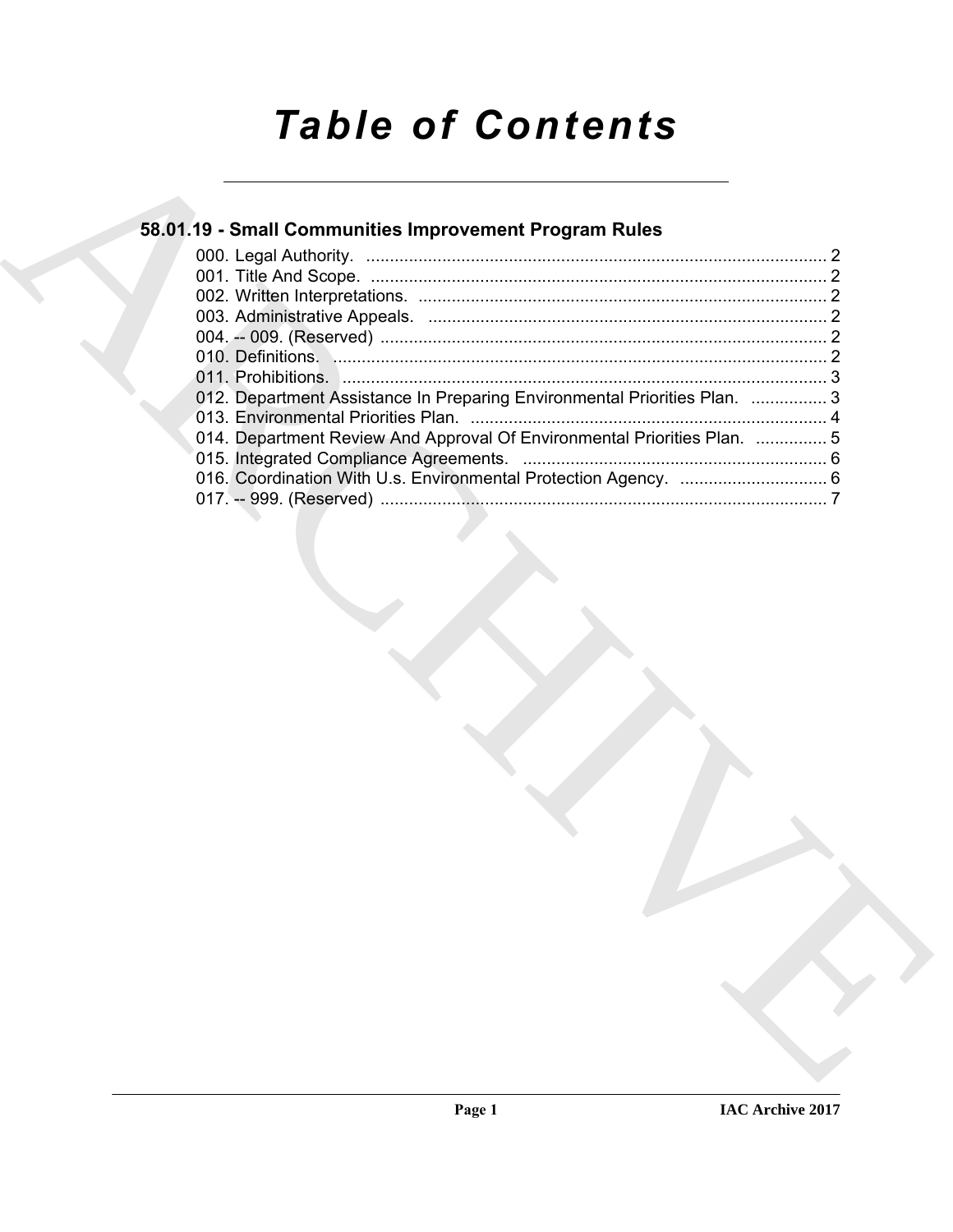#### **IDAPA 58 TITLE 01 CHAPTER 19**

## **58.01.19 - SMALL COMMUNITIES IMPROVEMENT PROGRAM RULES**

#### <span id="page-1-1"></span><span id="page-1-0"></span>**000. LEGAL AUTHORITY.**

The Idaho Legislature has given the Board of Environmental Quality the authority to promulgate rules pursuant to Sections 39-105, 39-107, and 39-129(4), Idaho Code. (3-23-98)

### <span id="page-1-2"></span>**001. TITLE AND SCOPE.**

**01.** Title. These rules shall be cited as IDAPA 58.01.19, Rules of the Idaho Department of neutral Ouality. IDAPA 58.01.19. "Small Communities Improvement Program Rules." (3-23-98) Environmental Quality, IDAPA 58.01.19, "Small Communities Improvement Program Rules."

**02. Scope**. These rules are applicable to eligible small communities that wish to enter into an agreement with the Department of Environmental Quality to come into compliance as expeditiously as practicable with federal environmental mandates. (3-23-98) with federal environmental mandates.

#### <span id="page-1-3"></span>**002. WRITTEN INTERPRETATIONS.**

As described in Section 67-5201(19)(b)(iv), Idaho Code, the Department of Environmental Quality may have written statements which pertain to the interpretation of these rules. If available, such written statements can be inspected and copied at cost at the Department of Environmental Quality, 1410 N. Hilton, Boise, Idaho 83706-1255. copied at cost at the Department of Environmental Quality, 1410 N. Hilton, Boise, Idaho 83706-1255.

#### <span id="page-1-4"></span>**003. ADMINISTRATIVE APPEALS.**

Persons may be entitled to appeal agency actions authorized under these rules pursuant to IDAPA 58.01.23, "Rules of Administrative Procedure Before the Board of Environmental Quality." (3-15-02) Administrative Procedure Before the Board of Environmental Quality."

<span id="page-1-5"></span>**004. -- 009. (RESERVED)**

#### <span id="page-1-6"></span>**010. DEFINITIONS.**

<span id="page-1-7"></span>**01. Cumulative Mandates**. Multiple and cumulative requirements arising from statutes or regulations.  $(3-23-98)$ 

<span id="page-1-9"></span><span id="page-1-8"></span>**02. Department**. The Idaho Department of Environmental Quality. (3-23-98)

**03. Environmental Priorities Plan**. A plan submitted to the Department by a small community pursuant to these rules to demonstrate eligibility and provide the basis for the negotiation and execution of an<br>Integrated Compliance Agreement. (3-23-98) Integrated Compliance Agreement.

<span id="page-1-12"></span><span id="page-1-11"></span><span id="page-1-10"></span>**04. EPA**. United States Environmental Protection Agency. (3-23-98)

**05. Federal Environmental Mandates**. Those requirements arising from federal statutes or subsequent regulations administered by the United States Environmental Protection Agency or by the Idaho Department of Environmental Quality as authorized by the United States Environmental Protection Agency.

(3-23-98)

**EXAMPLE THE AND COMMUNITIES IMPROVEMENT PROGRAM RULES**<br> **CALCATIONITY** in Duel of Environmental Otality the authority or promotions the present of the property of the Community of Property (1973-2019)<br> **CALCATIONITY: A 06. Integrated Compliance Agreement**. A legally binding agreement entered into by the Department and one or more small communities under the provisions of these rules and Section 39-129, Idaho Code. An Integrated Compliance Agreement shall include a binding schedule enforceable under Section 39-129, Idaho Code, for the improvement, modification, construction, or other actions necessary in order for the small community to come into compliance as expeditiously as practicable with human health and environmental protection statutes stemming from federal environmental mandates.

<span id="page-1-13"></span>**07. Small Community**. A community generally comprised of two thousand five hundred (2,500) or fewer residents and represented by an incorporated city, or a county, which provides drinking water, municipal waste disposal, municipal sewage or wastewater disposal or treatment, or air pollution abatement services. (3-23-98)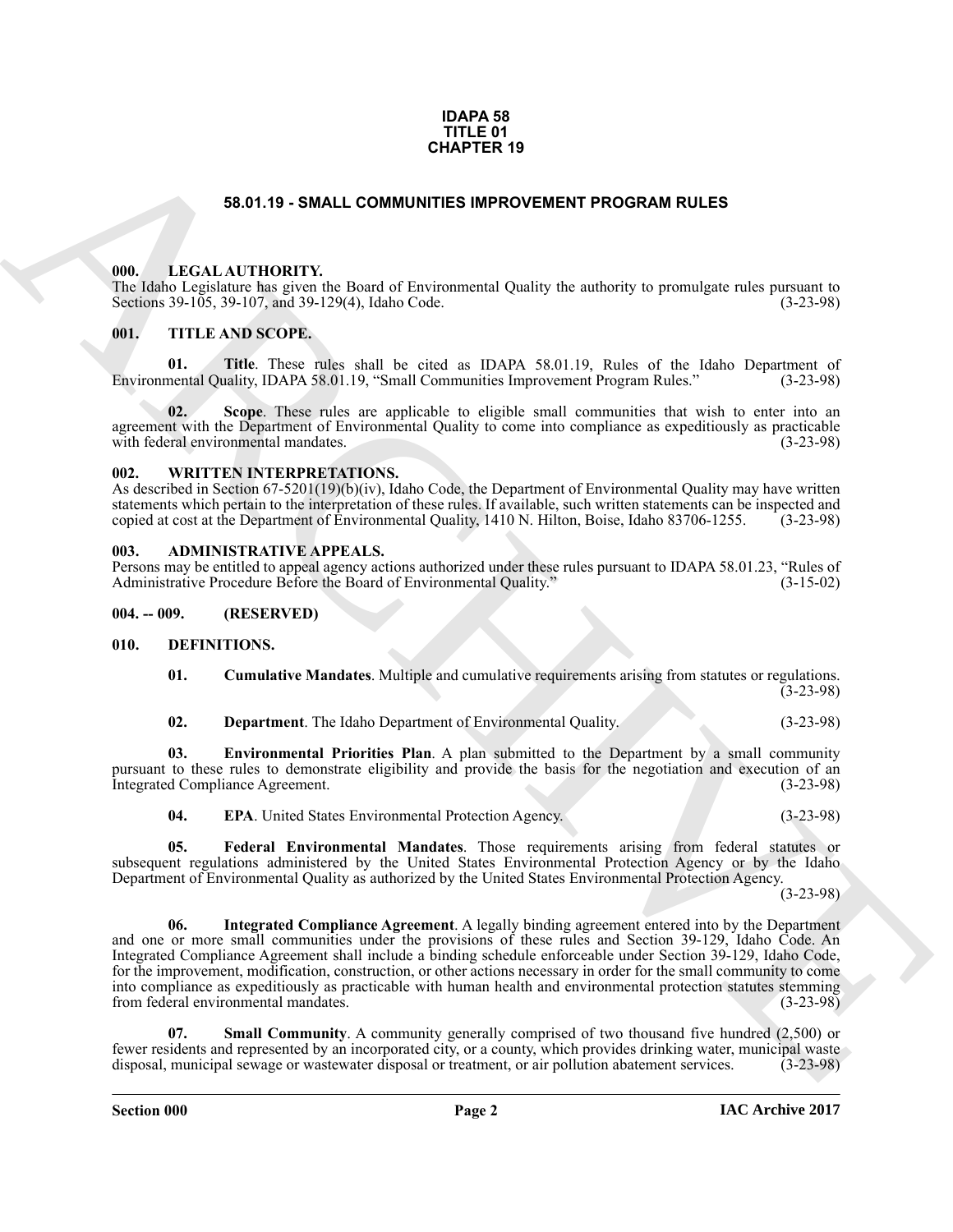#### <span id="page-2-0"></span>**011. PROHIBITIONS.**

The provisions of these rules do not apply where prohibited by federal or state laws or rules for the protection of human health and the environment. (3-23-98)

# <span id="page-2-2"></span><span id="page-2-1"></span>**012. DEPARTMENT ASSISTANCE IN PREPARING ENVIRONMENTAL PRIORITIES PLAN.**

**Identification of Noncompliance**. When requested to do so by a small community, the Department III community identify: (3-23-98) shall help the small community identify:

<span id="page-2-3"></span>**a.** Every environmental requirement to which the small community's operations are subject; and (3-23-98)

<span id="page-2-4"></span>**b.** The small community's current and anticipated future violations of those requirements. (3-23-98)

**02. Imminent Threat**. Where the Department review described in Subsection 012.01 above identifies any violations or circumstances which may present an imminent and substantial endangerment to, has caused or is causing actual serious harm to, or presents a serious threat to, public health, welfare, or the environment, the small community shall immediately address the violation in a manner that abates the endangerment or harm and reduces the  $t$ hreat.  $(3-23-98)$ 

<span id="page-2-5"></span>**03. Request for Assistance**. When there is one or more federal environmental mandate applicable to drinking water, municipal waste disposal, municipal sewage or wastewater disposal or treatment, or air pollution abatement services provided by the small community and which poses an existing or future compliance problem for the small community, a small community may submit to the Department a resolution passed by the governing body of the small community requesting the Department's assistance in preparing an Environmental Priorities Plan.(3-23-98)

**Scope of Assistance**. To the extent possible based on available resources, and the number of current applicants, the Department's assistance to the small community, under Subsection 012.03, shall include helping the small community to: (3-23-98) helping the small community to:

<span id="page-2-6"></span>

| а. | Access available risk assessment resources; |  | $(3-23-98)$ |
|----|---------------------------------------------|--|-------------|
|    |                                             |  |             |

**b.** Provide public information and education, obtain public involvement, and elicit input from ity residents and other interested parties; (3-23-98) community residents and other interested parties;

<span id="page-2-7"></span>

|  | Identify other available resources. |  |  | $(3-23-98)$ |
|--|-------------------------------------|--|--|-------------|
|--|-------------------------------------|--|--|-------------|

**Consistencial Countries of the Countries Constant Countries Consistencial Countries (1998)<br>
11. PRODUITIONS ARCHIVE STATE AND THE CONSISTENT CONTINUES IN A PARTICULAR CONSISTENT OF THE CONSISTENT OF THE CONSISTENT OF THE 05. Selection Among Communities**. Where required by resource limitations, the Department's selection of small communities to which the Department will provide assistance in preparing an Environmental Priorities Plan will be based on the good faith demonstrated by the small communities. Good faith may be demonstrated by candor with the Department and efforts to comply with federal environmental mandates. Measures of a small community's efforts to comply may include: (3-23-98) of a small community's efforts to comply may include:

|  | а. |  | Cooperativeness and inclusion of other units of local government in the process; | $(3-23-98)$ |
|--|----|--|----------------------------------------------------------------------------------|-------------|
|--|----|--|----------------------------------------------------------------------------------|-------------|

**b.** Attempts to comply or a request for compliance assistance prior to the initiation of an enforcement (3-23-98)  $\alpha$  action;  $(3-23-98)$ 

| c. | Prompt correction of known violations;                                      | $(3-23-98)$ |
|----|-----------------------------------------------------------------------------|-------------|
| d. | Willingness to remediate harm to public health, welfare or the environment; | $(3-23-98)$ |

**e.** Readiness to enter into a written and enforceable compliance agreement and schedule; (3-23-98)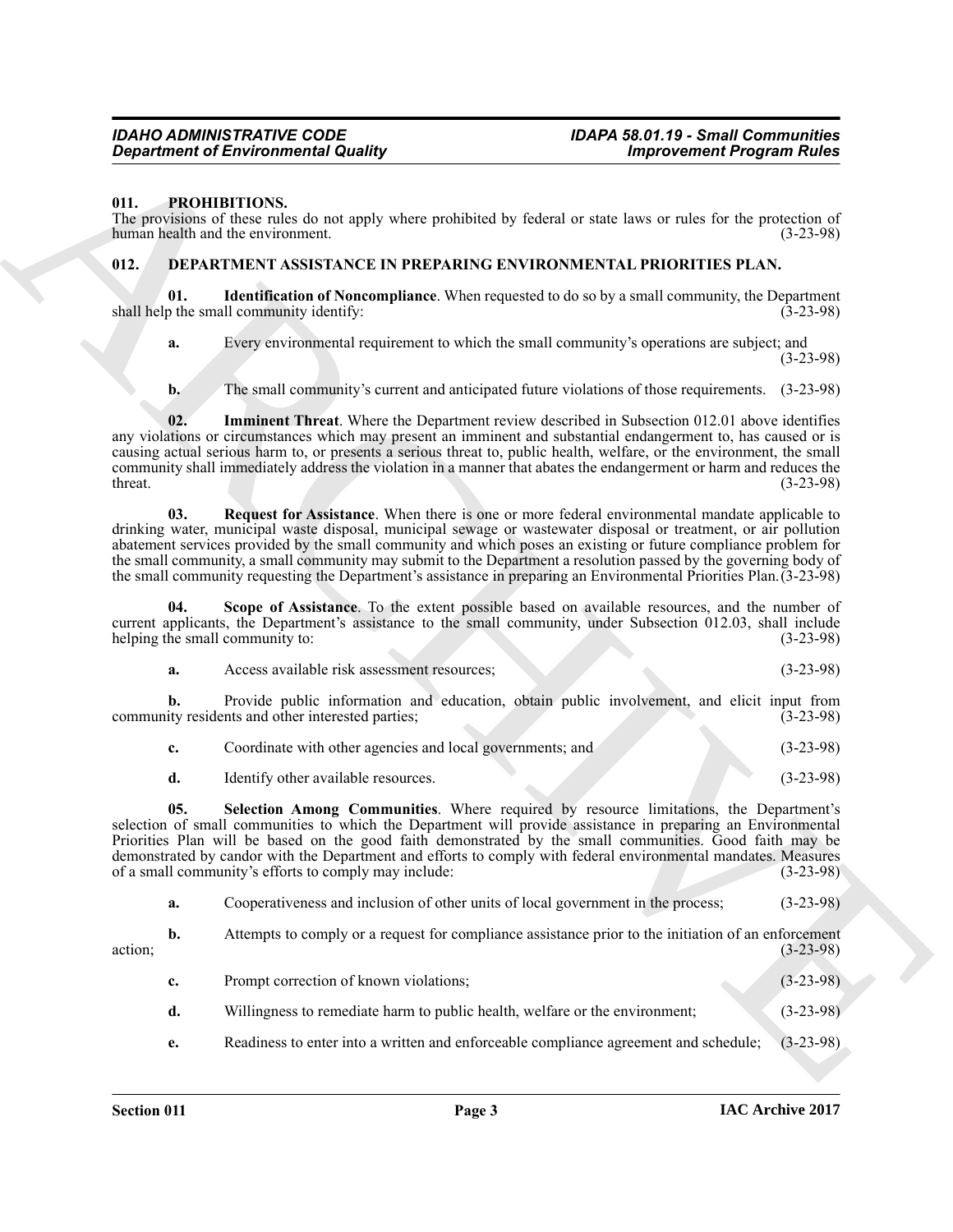# *IDAHO ADMINISTRATIVE CODE IDAPA 58.01.19 - Small Communities Department of Environmental Quality*

<span id="page-3-1"></span>

| Preparation of a comprehensive plan; | $(3-23-98)$ |
|--------------------------------------|-------------|
| Preparation of feasibility studies;  | $(3-23-98)$ |

#### <span id="page-3-3"></span><span id="page-3-2"></span><span id="page-3-0"></span>**013. ENVIRONMENTAL PRIORITIES PLAN.**

|                          | <b>Department of Environmental Quality</b>                                                                                                                                                                                                                                                                                                                                                                                                                                                                                                                                                                                               | <b>Improvement Program Rules</b> |
|--------------------------|------------------------------------------------------------------------------------------------------------------------------------------------------------------------------------------------------------------------------------------------------------------------------------------------------------------------------------------------------------------------------------------------------------------------------------------------------------------------------------------------------------------------------------------------------------------------------------------------------------------------------------------|----------------------------------|
| f.                       | Preparation of a community capital budget plan;                                                                                                                                                                                                                                                                                                                                                                                                                                                                                                                                                                                          | $(3-23-98)$                      |
| g.                       | Achievement of Gem Community Certification, as demonstrated by completion of: Gem<br>Community Training; Community Profile; Long-Term Plan, including Infrastructure Improvement Plan, Business<br>Retention/Expansion Plan, Economic Diversification Plan, and Organizational Plan, One-Year Action Plan,<br>Community Visit Test; and written documentation verifying current certification as authorized by the Idaho<br>Department of Commerce and Labor;                                                                                                                                                                            | $(3-23-98)$                      |
| h.                       | Preparation of a comprehensive plan;                                                                                                                                                                                                                                                                                                                                                                                                                                                                                                                                                                                                     | $(3-23-98)$                      |
| i.                       | Preparation of feasibility studies;                                                                                                                                                                                                                                                                                                                                                                                                                                                                                                                                                                                                      | $(3-23-98)$                      |
| j.                       | Submittal of grant applications; or                                                                                                                                                                                                                                                                                                                                                                                                                                                                                                                                                                                                      | $(3-23-98)$                      |
| k.                       | Holding of bond elections.                                                                                                                                                                                                                                                                                                                                                                                                                                                                                                                                                                                                               | $(3-23-98)$                      |
| 06.                      | IRDC Consultation. The Department encourages small communities to consult with the Idaho<br>Rural Development Council (IRDC) for support and assistance in considering options and accessing resources to<br>address cumulative mandates generally, and to prepare an Environmental Priorities Plan in particular. Where resource<br>limitations require the Department's selection among small communities pursuant to Subsection 012.05, the<br>Department or the communities may consult with the Board of the IRDC during the selection process. Also, the<br>Department may consult with the IRDC on other program related matters. | $(3-23-98)$                      |
| 013.                     | <b>ENVIRONMENTAL PRIORITIES PLAN.</b><br>To establish its eligibility to enter into an Integrated Compliance Agreement with the Department pursuant to these<br>rules and Section 39-129, Idaho Code, a small community shall submit to the Department an Environmental Priorities<br>Plan prepared in accordance with these rules.                                                                                                                                                                                                                                                                                                      | $(3-23-98)$                      |
| 01.                      | <b>Contents of Plan.</b> The Environmental Priorities Plan shall:                                                                                                                                                                                                                                                                                                                                                                                                                                                                                                                                                                        | $(3-23-98)$                      |
| a.                       | Identify all cumulative mandates which pose an existing or anticipated future compliance problem<br>for the small community, including at least one (1) federal environmental mandate applicable to drinking water,<br>municipal waste disposal, municipal sewage or wastewater disposal or treatment, or air pollution abatement services<br>provided by the small community;                                                                                                                                                                                                                                                           | $(3-23-98)$                      |
| b.                       | Set forth a proposed ranking of priorities for correcting any identified violations of federal<br>environmental mandates as expeditiously as practicable. The ranking of priorities shall demonstrate that the small<br>community cannot meet its obligations for compliance with federal environmental mandate(s) in a timely and<br>reasonable manner due to a lack of administrative, and/or technical, and/or financial capacity. The ranking of<br>priorities shall take into account, in descending priority, the:                                                                                                                 | $(3-23-98)$                      |
| $\mathbf{i}$ .           | Protection of public health;                                                                                                                                                                                                                                                                                                                                                                                                                                                                                                                                                                                                             | $(3-23-98)$                      |
| ii.                      | Protection of the environment;                                                                                                                                                                                                                                                                                                                                                                                                                                                                                                                                                                                                           | $(3-23-98)$                      |
| iii.                     | Current tax structure and rates as compared to other local governments;                                                                                                                                                                                                                                                                                                                                                                                                                                                                                                                                                                  | $(3-23-98)$                      |
| iv.                      | Ability of the small community to pay for costs of compliance;                                                                                                                                                                                                                                                                                                                                                                                                                                                                                                                                                                           | $(3-23-98)$                      |
| V.                       | Current fiscal obligations of the small community; and                                                                                                                                                                                                                                                                                                                                                                                                                                                                                                                                                                                   | $(3-23-98)$                      |
| vi.<br>particular order: | The following other factors singularly represented or combined for analytic purposes in no                                                                                                                                                                                                                                                                                                                                                                                                                                                                                                                                               | $(3-23-98)$                      |
|                          |                                                                                                                                                                                                                                                                                                                                                                                                                                                                                                                                                                                                                                          |                                  |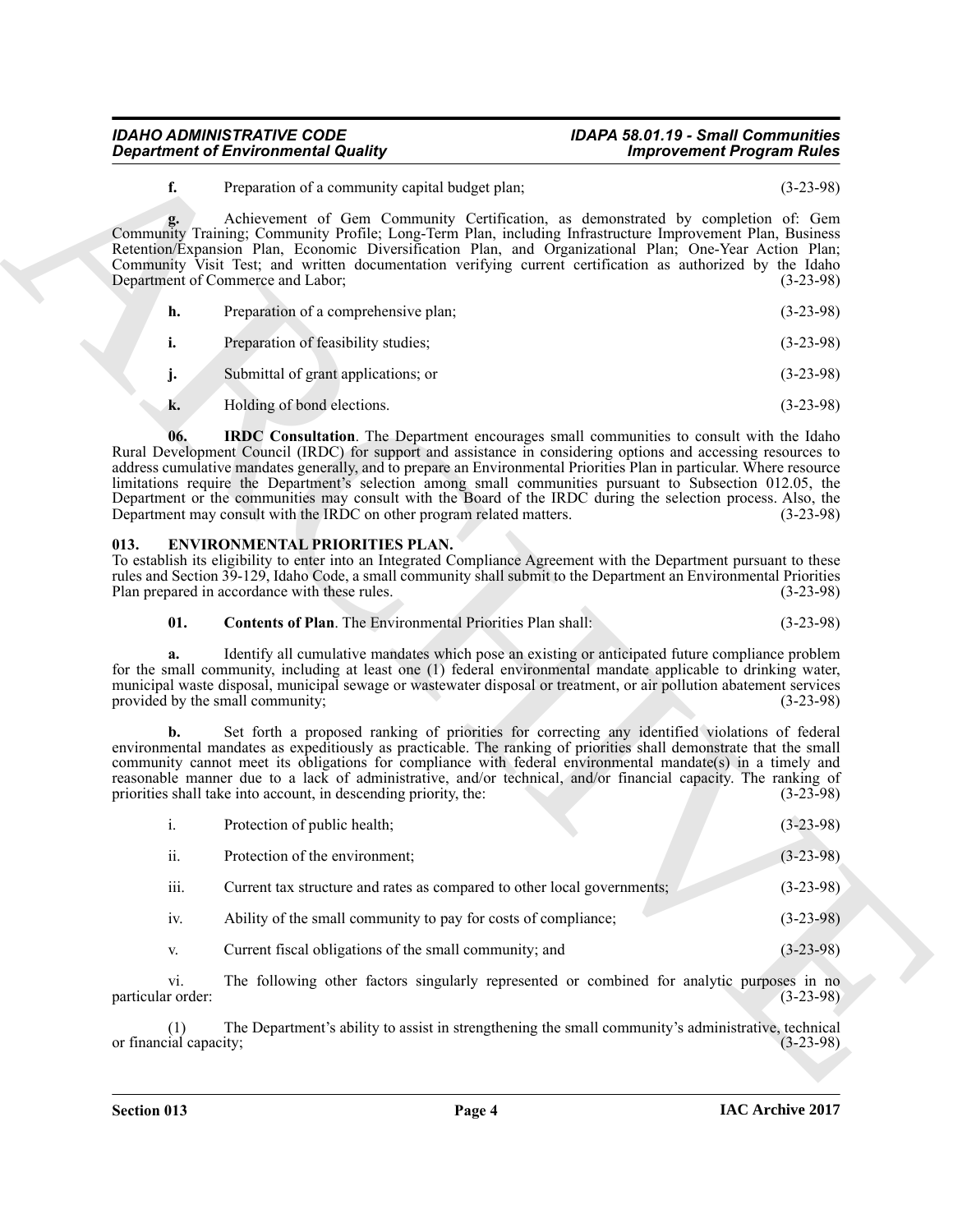|                  | <b>IDAHO ADMINISTRATIVE CODE</b><br><b>Department of Environmental Quality</b>                                                                                                                                                                                                                                                                                                                         | <b>IDAPA 58.01.19 - Small Communities</b><br><b>Improvement Program Rules</b> |
|------------------|--------------------------------------------------------------------------------------------------------------------------------------------------------------------------------------------------------------------------------------------------------------------------------------------------------------------------------------------------------------------------------------------------------|-------------------------------------------------------------------------------|
| (2)              | Number of small community staff and their responsibilities;                                                                                                                                                                                                                                                                                                                                            | $(3-23-98)$                                                                   |
| (3)              | Degree of isolation from other communities;                                                                                                                                                                                                                                                                                                                                                            | $(3-23-98)$                                                                   |
| (4)              | Evaluation of existing infrastructure;                                                                                                                                                                                                                                                                                                                                                                 | $(3-23-98)$                                                                   |
| (5)              | Household income;                                                                                                                                                                                                                                                                                                                                                                                      | $(3-23-98)$                                                                   |
| (6)              | Per capita income;                                                                                                                                                                                                                                                                                                                                                                                     | $(3-23-98)$                                                                   |
| (7)              | The last decade's median housing values;                                                                                                                                                                                                                                                                                                                                                               | $(3-23-98)$                                                                   |
| (8)              | Employment opportunities;                                                                                                                                                                                                                                                                                                                                                                              | $(3-23-98)$                                                                   |
| (9)              | Population projections;                                                                                                                                                                                                                                                                                                                                                                                | $(3-23-98)$                                                                   |
| (10)             | Population age representation;                                                                                                                                                                                                                                                                                                                                                                         | $(3-23-98)$                                                                   |
| (11)             | Revenue sources;                                                                                                                                                                                                                                                                                                                                                                                       | $(3-23-98)$                                                                   |
| (12)             | Revenue generating capacity;                                                                                                                                                                                                                                                                                                                                                                           | $(3-23-98)$                                                                   |
| (13)             | The level of government that operates the utility systems;                                                                                                                                                                                                                                                                                                                                             | $(3-23-98)$                                                                   |
| (14)             | Current overlapping and community bonded indebtedness;                                                                                                                                                                                                                                                                                                                                                 | $(3-23-98)$                                                                   |
| (15)             | An assessment of the impact of other cumulative mandates competing with federal environmental<br>mandates for the community's resources; and                                                                                                                                                                                                                                                           | $(3-23-98)$                                                                   |
| (16)             | Any other relevant factor presented by the community;                                                                                                                                                                                                                                                                                                                                                  | $(3-23-98)$                                                                   |
|                  | Describe the actions proposed to be taken, anticipated expenditures required for such actions, and a<br>proposed schedule that would result in compliance with federal environmental mandates as expeditiously as<br>practicable, within an overall period not to exceed fifteen (15) years. The proposed actions may consider<br>regionalization and restructuring as compliance alternatives; and    | $(3-23-98)$                                                                   |
| d.<br>community. | Describe the steps taken by the small community to involve the public and to provide the public<br>affected by its actions with a meaningful opportunity to participate in the preparation of the Environmental Priorities<br>Plan through whatever combination of public meetings or hearings or opportunities most practical for the particular                                                      | $(3-23-98)$                                                                   |
| 02.              | Certification. The preparation and analysis of any financial information considered in the<br>Environmental Priorities Plan shall be in accordance with generally accepted and applicable principles and shall be<br>conducted and certified by an accountant or other qualified person or entity, or derived from a source prepared by a<br>certified accountant or other qualified person or entity. | $(3-23-98)$                                                                   |
| 03.              | <b>Supporting Information.</b> Any supporting information and analysis of that information collected<br>or developed in the preparation of the Environmental Priorities Plan shall be submitted to the Department, along with<br>the Environmental Priorities Plan.                                                                                                                                    | $(3-23-98)$                                                                   |
| 014.             | DEPARTMENT REVIEW AND APPROVAL OF ENVIRONMENTAL PRIORITIES PLAN.                                                                                                                                                                                                                                                                                                                                       |                                                                               |
| 01.              | Approval. To be eligible to enter into an Integrated Compliance Agreement with the Department,<br>pursuant to these rules and Section 39-129, Idaho Code, a small community must obtain the Department's approval of<br>an Environmental Priorities Plan.                                                                                                                                              | $(3-23-98)$                                                                   |
| 02.              | <b>Review Procedure.</b> Within sixty (60) days of the Department's receipt of an Environmental                                                                                                                                                                                                                                                                                                        |                                                                               |

# <span id="page-4-5"></span><span id="page-4-4"></span><span id="page-4-3"></span><span id="page-4-2"></span><span id="page-4-1"></span><span id="page-4-0"></span>**014. DEPARTMENT REVIEW AND APPROVAL OF ENVIRONMENTAL PRIORITIES PLAN.**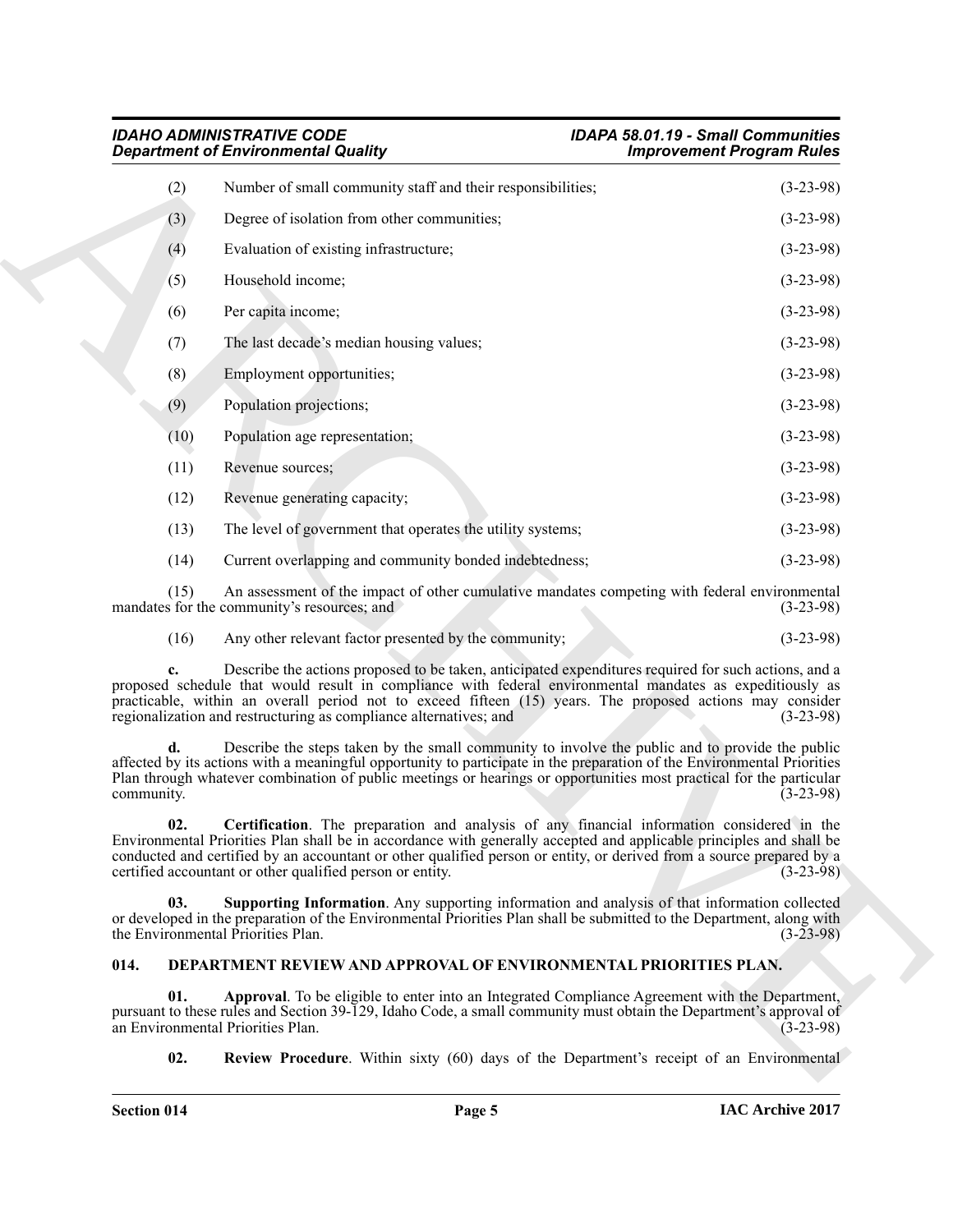# *IDAHO ADMINISTRATIVE CODE IDAPA 58.01.19 - Small Communities Department of Environmental Quality*

Priorities Plan, the Department shall notify the small community submitting the plan in writing that the Environmental Priorities Plan is approved, disapproved, or that the Department needs additional time to prepare a response. If the Department does not provide such notification to the small community within sixty (60) days of the submittal of an Environmental Priorities Plan, the plan shall be deemed approved. If the Department disapproves the proposed Environmental Priorities Plan, the Department shall provide the small community with a description of all revisions and modifications required to make the plan approvable. (3-23-98)

<span id="page-5-3"></span>**Requirements and Criteria**. An Environmental Priorities Plan submitted to the Department shall plan meets the requirements and criteria set forth in these rules. (3-23-98) be approved if the plan meets the requirements and criteria set forth in these rules.

# <span id="page-5-6"></span><span id="page-5-4"></span><span id="page-5-0"></span>**015. INTEGRATED COMPLIANCE AGREEMENTS.**

**Stationer of Entropy materials (and the same symmetry solutions by the symmetry and the same symmetry and the symmetry and the symmetry and the symmetry and the symmetry and the symmetry and the symmetry and the symmetry 01.** Generally. If an Environmental Priorities Plan submitted to the Department meets the requirements of these rules and is approved by the Department, the Environmental Priorities Plan shall be the basis for negotiation of an Integrated Compliance Agreement pursuant to these rules and Section 39-129, Idaho Code. The Integrated Compliance Agreement shall identify the specific actions to be taken by the small community, including a schedule with interim milestones or reporting requirements, that will result in compliance with any applicable federal environmental mandates as expeditiously as practicable, within an overall period not to exceed fifteen (15) years. The Integrated Compliance Agreement shall describe how the Department provides support to and monitors the progress of the community via interim milestones as identified in the Integrated Compliance Agreement. (3-23-98) of the community via interim milestones as identified in the Integrated Compliance Agreement. (3-23-98)

<span id="page-5-8"></span>**02. Provisions**. Any Integrated Compliance Agreement shall contain provisions: (3-23-98)

**a.** To ensure continued compliance with all federal environmental mandates with which the community is in compliance at the time the agreement is entered into; (3-23-98)

**b.** To ensure future compliance with any additional already promulgated federal environmental s that will become effective after the agreement is signed; (3-23-98) mandates that will become effective after the agreement is signed;

**c.** Directing that the agreement will become invalid upon the failure of the community to secure necessary financing, including that which requires voter approval, to pay the costs of scheduled improvements, modifications, construction or other actions which must be taken for the small community to come into compliance as negotiated in the Integrated Compliance Agreement; and (3-23-98) negotiated in the Integrated Compliance Agreement; and

**d.** Stating that the agreement is enforceable pursuant to the provisions of Title 39, Chapter 1, Idaho Code. (3-23-98)

<span id="page-5-5"></span>**03. Excluded Violations**. An Integrated Compliance Agreement shall not be the basis for allowing a small community additional time beyond deadlines set in the mandate for correcting easily or quickly corrected violations of environmental mandates, or taking any actions necessary to abate an imminent and substantial endangerment to, or reduce a serious threat to, public health, welfare or the environment. (3-23-98) endangerment to, or reduce a serious threat to, public health, welfare or the environment.

<span id="page-5-9"></span>**04.** Signature. All Integrated Compliance Agreements must be signed by the Director of the ent or his designee and the mayor or the governing board of the small community. (3-23-98) Department or his designee and the mayor or the governing board of the small community.

<span id="page-5-10"></span>**05. Timeliness**. The Department and the small community shall make every effort to enter into and begin implementing an Integrated Compliance Agreement within one hundred eighty (180) days of the Department's commencement of assistance to the small community in preparing an Environmental Priorities Plan. (3-23-98)

<span id="page-5-7"></span>**06. Modification**. The Integrated Compliance Agreement may be modified by written agreement of the parties. If the modified agreement requires compliance with any additional federal environmental mandate, compliance shall be required to be achieved as expeditiously as practicable, within an overall period not to exceed fifteen (15) years from the date of the modification. The deadline for any requirement addressed in the original agreement may be extended as a part of the modification of the agreement, but the deadline may not be extended<br>beyond fifteen (15) years after the date of the original agreement. (3-23-98) beyond fifteen  $(15)$  years after the date of the original agreement.

# <span id="page-5-2"></span><span id="page-5-1"></span>**016. COORDINATION WITH U.S. ENVIRONMENTAL PROTECTION AGENCY.**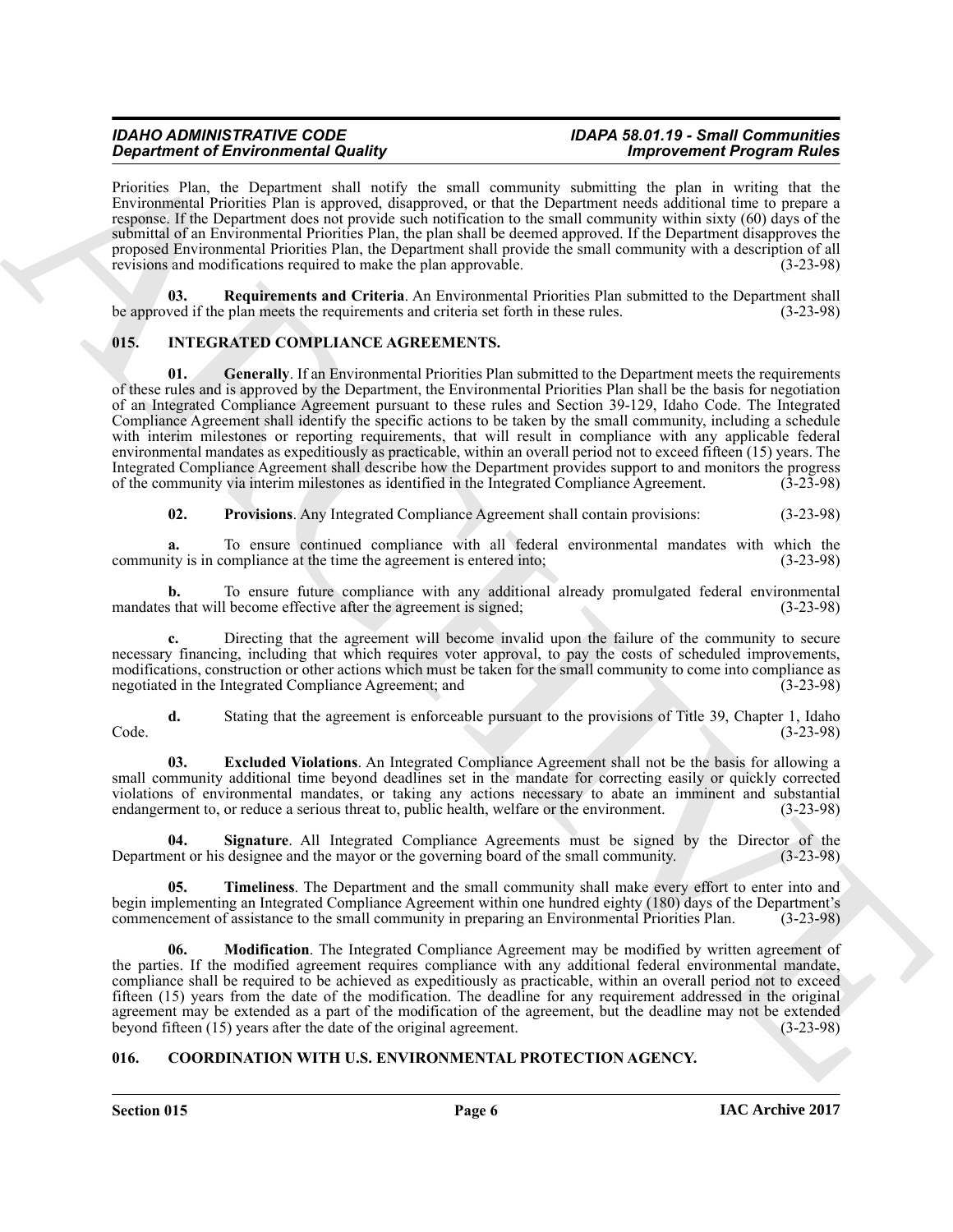Generation of Environmental Quality<br>
Unit of Participans. The Department shall provide EDA with a spacedy line of line that<br>
Which the crystal Department is provided as in properties as Environmental Prioric in Party 1999 **01.** List of Participants. The Department shall provide EPA with a quarterly list of those small communities: (3-23-98) communities: (3-23-98) **a.** Which have requested Department assistance in preparing an Environmental Priorities Plan; (3-23-98) **b.** To which the Department is providing assistance in preparing an Environmental Priorities Plan; (3-23-98)

<span id="page-6-2"></span>**c.** With which the Department is negotiating an Integrated Compliance Agreement; and (3-23-98)

<span id="page-6-3"></span><span id="page-6-1"></span>**d.** Which are parties to an existing Integrated Compliance Agreement with the Department. (3-23-98)

**02. Consultation and Notification**. The Department shall forward EPA a copy of any approved Environmental Priorities Plan, shall consult with EPA during the drafting of any Integrated Compliance Agreement, and shall forward a copy of each agreement to EPA once the agreement is made final and effective. (3-23-98) and shall forward a copy of each agreement to EPA once the agreement is made final and effective.

**03. Notification of Imminent Threats**. The Department shall immediately notify EPA upon discovery of a violation or circumstance involving a small community listed in Subsection 016.01 above that may present an imminent and substantial endangerment to, has caused or is causing actual serious harm to, or presents serious threats to, public health, welfare, or the environment. (3-23-98) to, public health, welfare, or the environment.

<span id="page-6-0"></span>**017. -- 999. (RESERVED)**